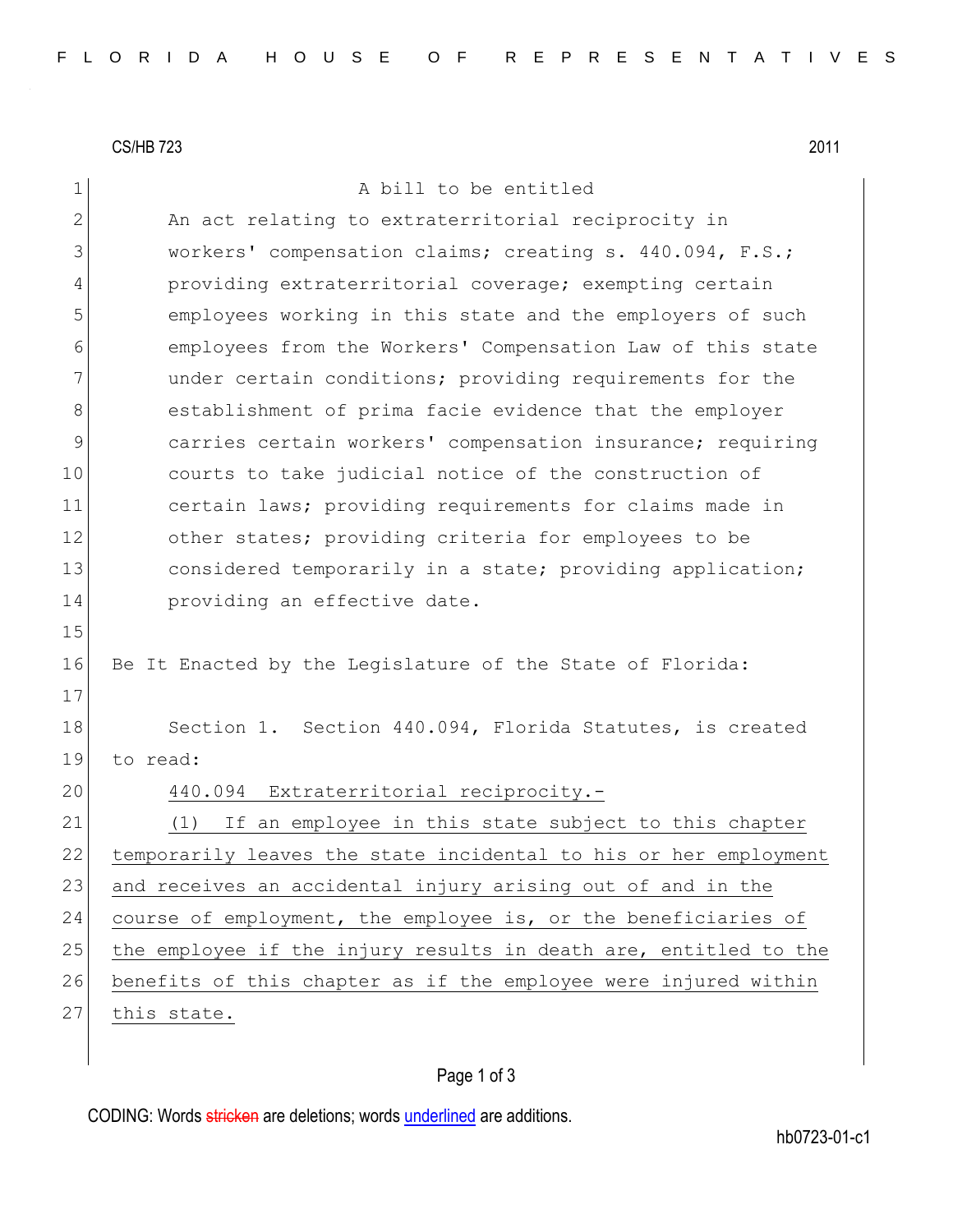## CS/HB 723 2011

28 (2) An employee from another state and the employer of the 29 employee in the other state are exempt from this chapter while 30 the employee is temporarily in this state doing work for the 31 employer if: 32 (a) The employer has furnished workers' compensation 33 insurance coverage under the workers' compensation insurance or 34 similar laws of the other state to cover the employee's 35 employment while in this state; 36 (b) The extraterritorial provisions of this chapter are 37 recognized in the other state; and 38 (c) Employees and employers who are covered in this state 39 are likewise exempted from the application of the workers' 40 compensation insurance or similar laws of the other state. 41 (3) The benefits under the workers' compensation insurance 42 or similar laws of the other state, or other remedies under 43 similar law, are the exclusive remedy against the employer for 44 any injury, whether resulting in death or not, received by the 45 employee while temporarily working for that employer in this 46 state. 47 (4) A certificate from the duly authorized officer of the 48 appropriate department of another state certifying that the 49 employer of the other state is insured in that state and has 50 provided extraterritorial coverage insuring employees while 51 working in this state is prima facie evidence that the employer 52 carries that workers' compensation insurance. 53 (5) Whenever in any appeal or other litigation the 54 construction of the laws of another jurisdiction is required, 55 the courts shall take judicial notice of such construction of

## Page 2 of 3

CODING: Words stricken are deletions; words underlined are additions.